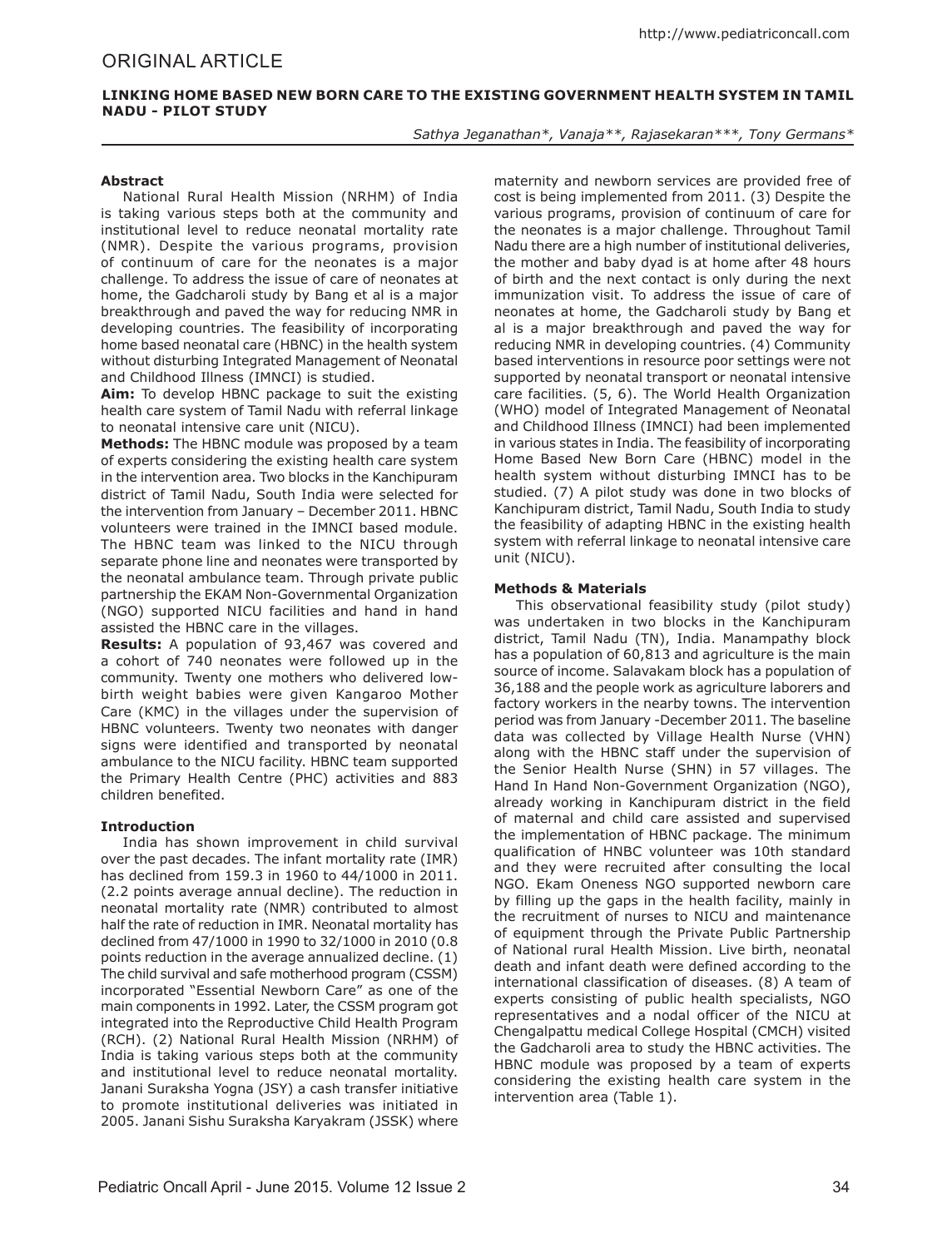# **Table 1: Modifications of Home Based New Born Care (HBNC) (Gadcharoli) to Suit the Tamil Nadu Health System**

|                                                               | <b>HBNC PROJECT</b><br>(Gadcharoli)                            | <b>HBNC PROJECT Facility linked with</b><br>Neonatal Transport - Chengalpattu                                                                                                                                                                                                                                           |
|---------------------------------------------------------------|----------------------------------------------------------------|-------------------------------------------------------------------------------------------------------------------------------------------------------------------------------------------------------------------------------------------------------------------------------------------------------------------------|
| Population                                                    | Tribal                                                         | Rural and Tribal                                                                                                                                                                                                                                                                                                        |
| Population                                                    | Tribal                                                         | <b>Rural and Tribal</b>                                                                                                                                                                                                                                                                                                 |
| Training module                                               | HBNC module- Gadcharoli                                        | <b>IMNCI</b>                                                                                                                                                                                                                                                                                                            |
| Training                                                      | At SEARCH, Gadcharoli                                          | Initial three days at CMCH. Follow up<br>training and review at PHC / NGO center<br>in the community $-$ one day every month.                                                                                                                                                                                           |
| <b>Medications</b>                                            | Gentamycin injection & cotrimoxazole<br>given by the volunteer | No medications                                                                                                                                                                                                                                                                                                          |
| Predominant Delivery                                          | Home delivery                                                  | Institutional delivery                                                                                                                                                                                                                                                                                                  |
| Birth asphyxia<br>management.                                 | Resuscitation                                                  | Nil                                                                                                                                                                                                                                                                                                                     |
| Minor illness                                                 | Managed by HBNC volunteer                                      | Referral to PHC                                                                                                                                                                                                                                                                                                         |
| Management of<br>Newborn with danger<br>signs                 | Advised referral or treated by HBNC<br>Volunteer.              | Referred to Health facility - Kanchipuram<br>GH or NICU in CMCH.                                                                                                                                                                                                                                                        |
| Co-ordination with<br><b>PHC</b> activities                   | $\overline{a}$                                                 | Vital statistics<br>Vitamin - A campaign<br>De-worming campaign.<br>Health education for the mother and<br>family.                                                                                                                                                                                                      |
| Transport of Newborn<br>from community to<br>Health facility. | $\equiv$                                                       | Neonatal ambulance with transport team.                                                                                                                                                                                                                                                                                 |
| Coordination with the<br>Referral unit - NICU<br>at CMCH.     | $\overline{a}$                                                 | To contact the HBNC coordinator at<br>the referral unit regarding transport of<br>newborn by phone. HBNC volunteer to<br>visit the NICU and comfort the mother<br>when the newborn is admitted at CMCH.<br>Review of performance, problem solving<br>and reinforcement of the training every<br>month by the CMCH team. |
| Follow Up of High Risk<br>Newborn Discharged<br>from the NICU | $\frac{1}{2}$                                                  | Follow up of LBW newborns in the<br>community, KMC carer Follow up clinic,<br>ROP screening, Hearing evaluation etc.                                                                                                                                                                                                    |
| <b>INCENTIVE</b>                                              | Performance based incentive and<br>discentive.                 | Performance based incentive.<br>No discentive.                                                                                                                                                                                                                                                                          |

Note: NICU = Neonatal Intensive Care Unit, PHC = Primary Health Center, LBW = Low birth weight, KMC = kangaroo mother care, ROP = retinopathy of prematurity, CMCH = Chengalpattu medical College Hospital, IMNCI = Integrated Management of Neonatal and Childhood Illness, GH = Government hospital, NGO = Non-Governmental **Organization** 

### **Mod if icat ions to the HBNC package were suggested by the expert panel**

**1. Training module :** The TN health system cadres were trained in IMNCI module at Primary Health Centre (PHC) and Integrated Child Development Services (ICDS) centers. The referral units were trained in Facility Based Management of Neonatal and Childhood Illness (FMNCI). Hence, it was decided to adapt the IMNCI module. The NICU team at CMCH was to prepare the module in Tamil with modifications as suggested by the experts. This was to maintain uniformity of training

to make communication easier between the HBNC volunteers in the community and the referral centers.

**2. Management of neonatal illness :** The team unanimously agreed that no injection or drug will be dispensed by the HBNC volunteers as in the Gadcharoli trial. (4,5) The HBNC volunteers will examine the newborn as per the IMNCI guidelines. For minor ailments, the newborns will be referred to the PHC/ Sub-center. Newborns with danger signs will be referred to the NICU in Government Hospital (GH) /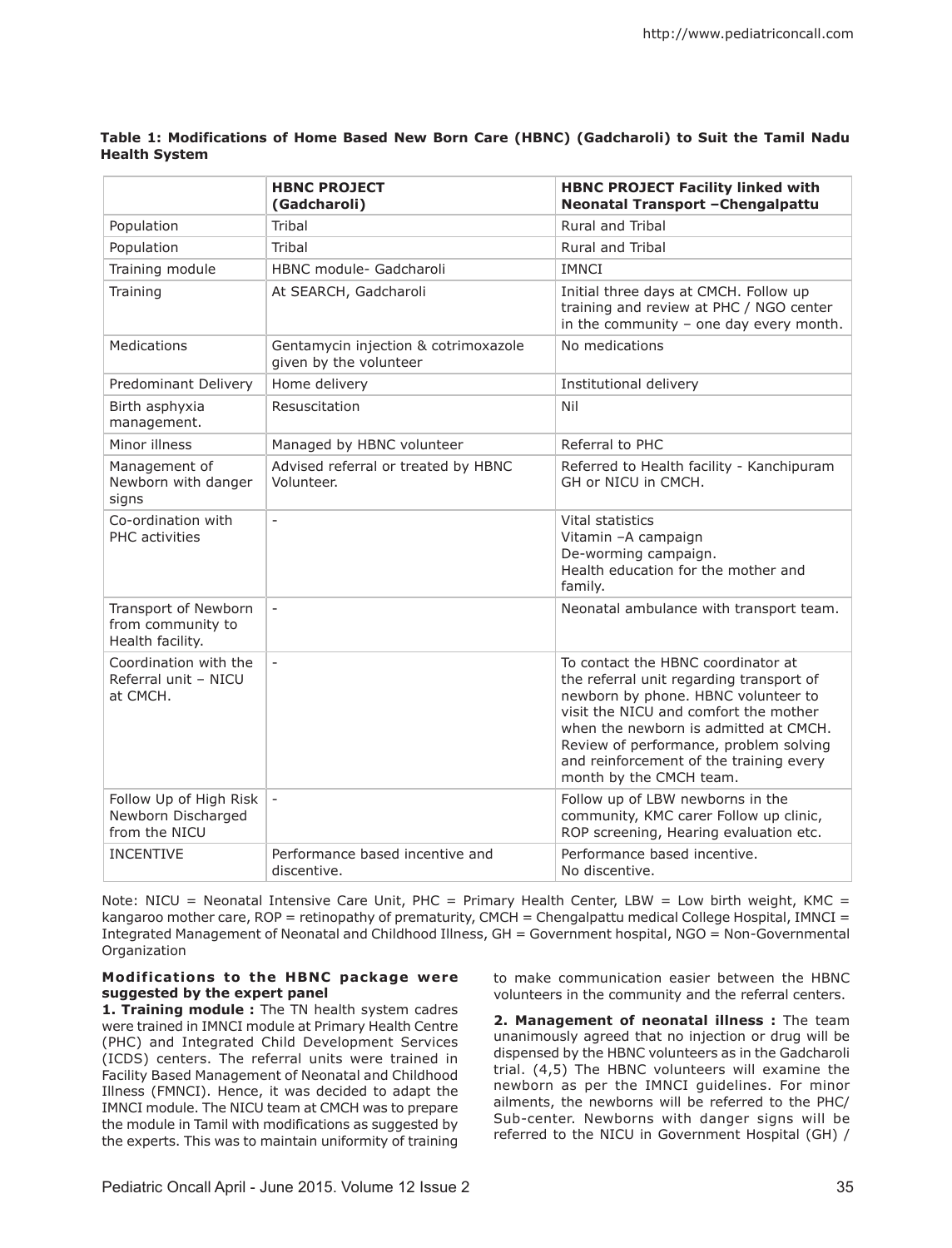Chengalpattu Medical College Hospital. (CMCH).

**3. Incentives :** Incentives will be based on the performance of the HBNC volunteers, but no disincentives.

**4. Incorporation of HBNC with the existing primary health care system:** HBNC volunteers will refer to sub-center/PHC for minor illnesses. The volunteer will assist the VHN's activities during her visit to the villages i.e., immunization clinics, vitamin-A administration, de-worming, health education sessions, etc.

**5. Neonatal transport to link the HBNC in the community to the referral unit at CMCH :** To maximize the use of the transport team and to strengthen the referral linkages a separate out born unit was created at CMCH with support from NRHM to cater to the newborns referred from the community. Two neonatal ambulances supplied through the Tsunami Rehabilitation scheme to the Kanchipuram district were shifted to CMCH. The ambulance personnel were trained in neonatal transport at the Institute of Child Health, Chennai.

To overcome the manpower shortage, seven transport staff nurses from the PHCs were posted to care for newborns in the out born unit at CMCH.

A separate phone line was installed in the out born unit for the HBNC volunteers to contact whenever they identified any danger sign.

**6. The referral process from the community (Fig1) :** The HBNC volunteers were informed about the HBNC phone number in the out born unit. The HBNC volunteers were encouraged to contact the HBNC coordinator at CMCH out born unit. After receiving the phone call from the HBNC volunteer, the coordinator would inform the NICU doctor who would advise regarding the transport either to GH or to CMCH. The transport team would communicate with the NICU

### Figure 1: The referral process from the **community**



Fig1 LINKING HBNC VOLUNTEER (COMMUNITY) TO NICU AT CMCH

team at CMCH and they would be guided regarding the treatment during transport. The NICU team kept the bed/ventilator ready to receive the newborn being transported from the community. After treating the neonate in NICU, the HBNC coordinator would contact the volunteer at the time of discharge and inform about the follow up.

**7. Follow up of high-risk newborns by HBNC volunteers in the community :** Whenever a newborn treated at NICU was discharged, the HBNC coordinator at CMCH informed the HBNC volunteer about the newborn and the follow up advice was given as per the protocol. The HBNC volunteers visited the high-risk newborns in the community and advised regarding breast feeding and KMC. The HBNC volunteers motivated the mothers to bring the newborns for the follow up clinic for screening for retinopathy of prematurity (ROP), hearing evaluation, etc. When danger signs were identified they were referred to the health facility.

**Data Collection and Analysis:** The HBNC volunteers assisted the VHNs in collecting the data. The data regarding delivery, transport, referral and death were collected every month. The Hand in Hand NGO maintained a separate Vital Events Registry and they monitored the data collection. Any discrepancy in reporting was brought to the notice of HBNC coordinator at CMCH and was cross-verified at the community by the supervisors of the Hand in Hand NGO. The cause for mortality was ascertained from the death certificates from the health facility and by verbal autopsy.

A descriptive analysis was performed by calculating the proportions using STATA version 7.

### **Results**

A population of 93,467 was covered. HBNC volunteers visited the homes after institutional delivery and followed a cohort of 740 neonates in the intervention area. Twenty one mothers who delivered low-birth weight babies were cared in the villages. KMC was given under the supervision of HBNC team. To sensitize the community regarding child care, the HBNC volunteers assisted the VHNs from PHCs and 883 infants benefitted by Vitamin A campaign and de-worming sessions. In the Manampathy block, 302 health education meetings were conducted and 4,477 participants attended the meetings. In the Salavakam block, 222 meetings were conducted with 3,105 participants. The volunteers identified 22 newborns with danger signs and contacted the HBNC coordinator in CMCH. The neonates were transported by neonatal ambulance to the NICU. Diagnosis was pneumonia in 7 (32%), diarrhea in 4 (18%), convulsion in 3 (14%), jaundice in 3 (14%), asphyxia in 1 (4%), congenital heart disease in 1 (4%) and 3 (14%) had miscellaneous problems at the referral centers. Twenty infants (91%) of the referred neonates were treated and followed up in the community and 2 infants (9%) died in the health facility. Analysis of the place of delivery and IMR reveals that none were delivered at home, all were at the health facility. In the Manampathy block there were 814 live births and 40 Infant deaths during the base line period (2010).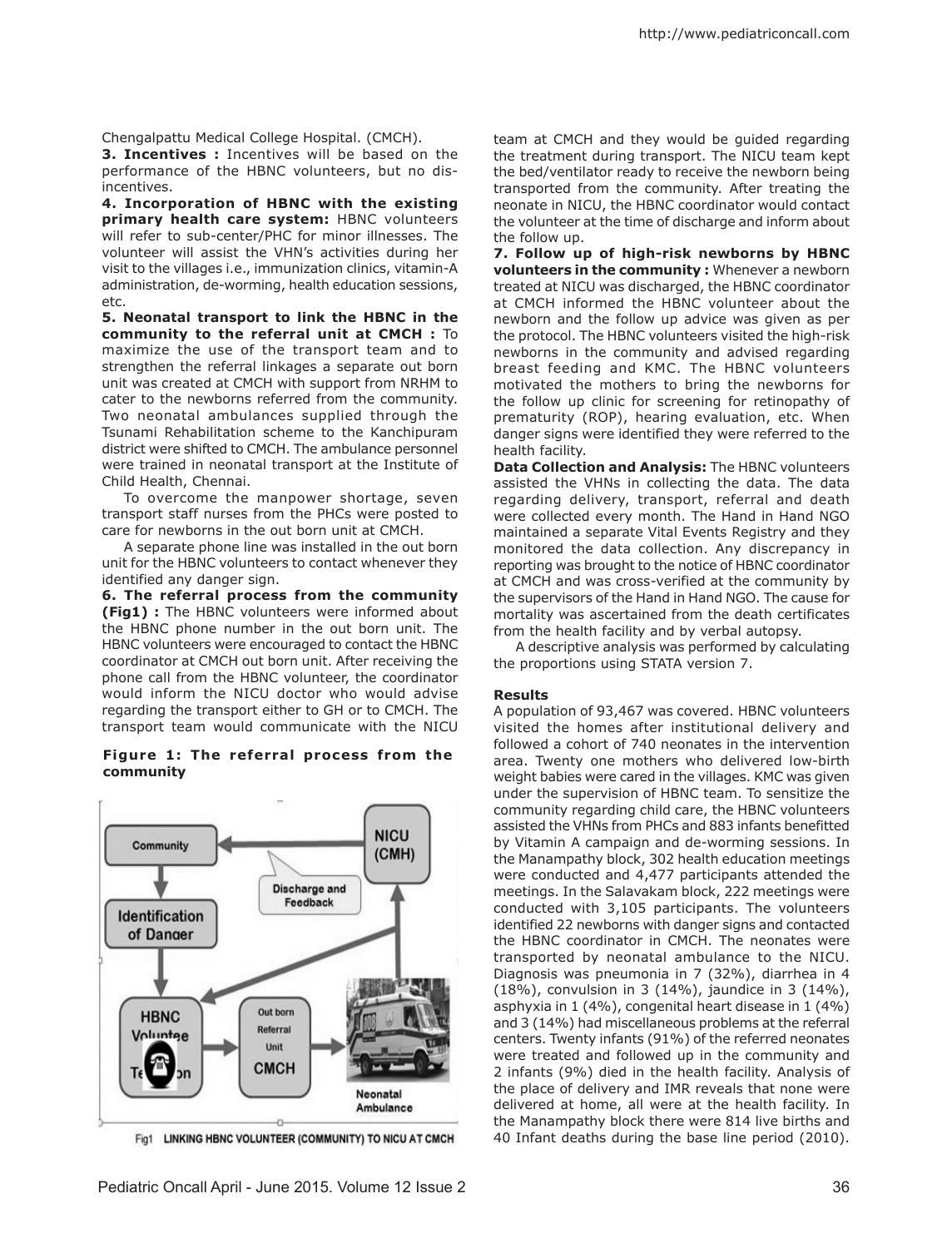During the intervention period (2011) there were 711 live births and 18 infant deaths. The Infant mortality showed a statistically significant reduction from 49/1000 live births (base line) to 25/ 1000 live births intervention period. (p.015). In the Salavakam block

| 2011                                              | <b>MANAMPATHY</b><br>n(%)                    | <b>SALAVAKKAM</b><br>n(%) |  |  |
|---------------------------------------------------|----------------------------------------------|---------------------------|--|--|
| <b>Cause of death</b>                             |                                              |                           |  |  |
| Pre-term birth<br>complication                    | 11 (61%)                                     | 5(38%)                    |  |  |
| Asphyxia                                          | 2(11%)                                       | 0                         |  |  |
| Congenital<br>Abnormalities                       | $1(6\%)$                                     | 4(31%)                    |  |  |
| Pneumonia<br>/Respiratory<br>distress<br>syndrome | 4(22%)                                       | 2(15%)                    |  |  |
| Others                                            | 0                                            | 1(8%)                     |  |  |
| <b>Place of Birth and Infant Mortality</b>        |                                              |                           |  |  |
| <b>Medical College</b>                            | $9(50\%)$                                    | 4 (31%)                   |  |  |
| District Hospital                                 | 4 (22%)                                      | 0                         |  |  |
| Primary Health<br>center (PHC)                    | 3(17%)                                       | 4(31%)                    |  |  |
| Private hospital                                  | 2(11%)                                       | 5 (38%)                   |  |  |
| Home                                              | 0                                            | 0                         |  |  |
|                                                   | Place of death & Infant Mortality Rate (IMR) |                           |  |  |
| Medical college                                   | 14 (78%)                                     | 7(54%)                    |  |  |
| District Hospital                                 | 0                                            | 0                         |  |  |
| PHC                                               | 0                                            | 0                         |  |  |
| Private Hospital                                  | $1(5.5\%)$                                   | 1(8%)                     |  |  |
| Home                                              | $2(11\%)$                                    | 5(38%)                    |  |  |
| Transport                                         | $1(5.5\%)$                                   | 0                         |  |  |
| <b>Time of death &amp; IMR</b>                    |                                              |                           |  |  |
| Early Neonatal<br>Death                           | 13 (72%)                                     | 5 (39%)                   |  |  |
| Late Neonatal<br>Death                            | $2(11\%)$                                    | 6(46%)                    |  |  |
| More than 28<br>days                              | 3(17%)                                       | 2(15%)                    |  |  |
| <b>Gender Wise Mortality</b>                      |                                              |                           |  |  |
| Female                                            | 11                                           | 3                         |  |  |
| Male                                              | 7                                            | 10                        |  |  |
| <b>Birth weight and IMR</b>                       |                                              |                           |  |  |
| Very low birth<br>weight                          | 5(28%)                                       | 1(8)                      |  |  |
| Low birth<br>weight                               | $9(50\%)$                                    | 4(31)                     |  |  |
| >2500 grams                                       | 4 (22%)                                      | 8(61)                     |  |  |

there were 542 live births and 18 infant deaths during the base line period (2010). During the intervention period there were 389 live births and 13 infant deaths. The IMR showed statistically significant reduction from 37/1000 live births from the base line to 33/1000 during the intervention period ( $p = .001$ ). The causes of **Table 2: Causes of infant mortality** death in both the blocks are depicted in table 2.

#### **Discussion**

The Millennium Development Goals (MDG)-4 for India aims for a two thirds reduction in IMR from 1990 level of 84/1000 live births to 28/1000 live births by 2015. (1) Community based interventions have shown to play a major role in resource limited settings. (5- 7,9-12). The work in Gadcharoli paved the way for community care of the newborn by trained community health workers through regular home visits and they were also trained to treat infection under supervision. (4-7) Systematic review by Gogia et al supports the role of health care by the community workers in reducing neonatal mortality in areas with high neonatal mortality. (13) It shows that in India after the advent of the cash incentive scheme for institutional delivery (Janani Suraksha Yojana) maternal parameters like institutional delivery, safe delivery by skilled attendance has increased but 46% of the mother stay for less than or equal to one day at the health facility after child birth. (14) The mother baby pair is sent home early, majority of neonatal deaths occur at home due to lack of health personal in the village to identify danger signs, unskilled neonatal care and absent or sub optimal transport system. Only 22.2% of neonates die after getting treatment from the health facility. (13) During the study period the interventional areas in the feasibility trial of Chengalpattu had 98% institutional deliveries. The mother baby pair was discharged after 48 hours in case of normal delivery and after 8 days after caesarean section.

The community based interventions were in the form of mobilization of community support, home visitation by the community health workers and Home Based Newborn care and treatment. (5-7,9-12,15- 18)Community mobilization was implemented by Jaiko, Manandhar and Bhutta. (9,10,18) Along with community mobilization, home visitation and treatment of the newborn was by Bang, Bhutta (Pakistan) and Baqui. (4-7,15,19) The review of community based newborn care shows that the relative risk for reduction of neonatal mortality is similar in both interventions i.e. home visits with or without community mobilization vs community participation and learning. The community based trials covered a population ranging from 45,000- 1,300,000: with the baseline neonatal mortality ranging from 24.8 to 57.7 per 1000 live births. (7,13,15) The Chengalpattu feasibility trial covered a population of 60,813 in Manampathy and 36,188 in the Salavakkam blocks. The Base line NMR was 49 per 1000 live births in Manampathy and 39/1000 live births in Salavakkam. For a population of 5000 one village health nurse was posted and one HBNC volunteer was appointed to assist taking into account the area covered. Ratio of health worker to the population varied between 680 to 3,700 in the Chengalpattu trial.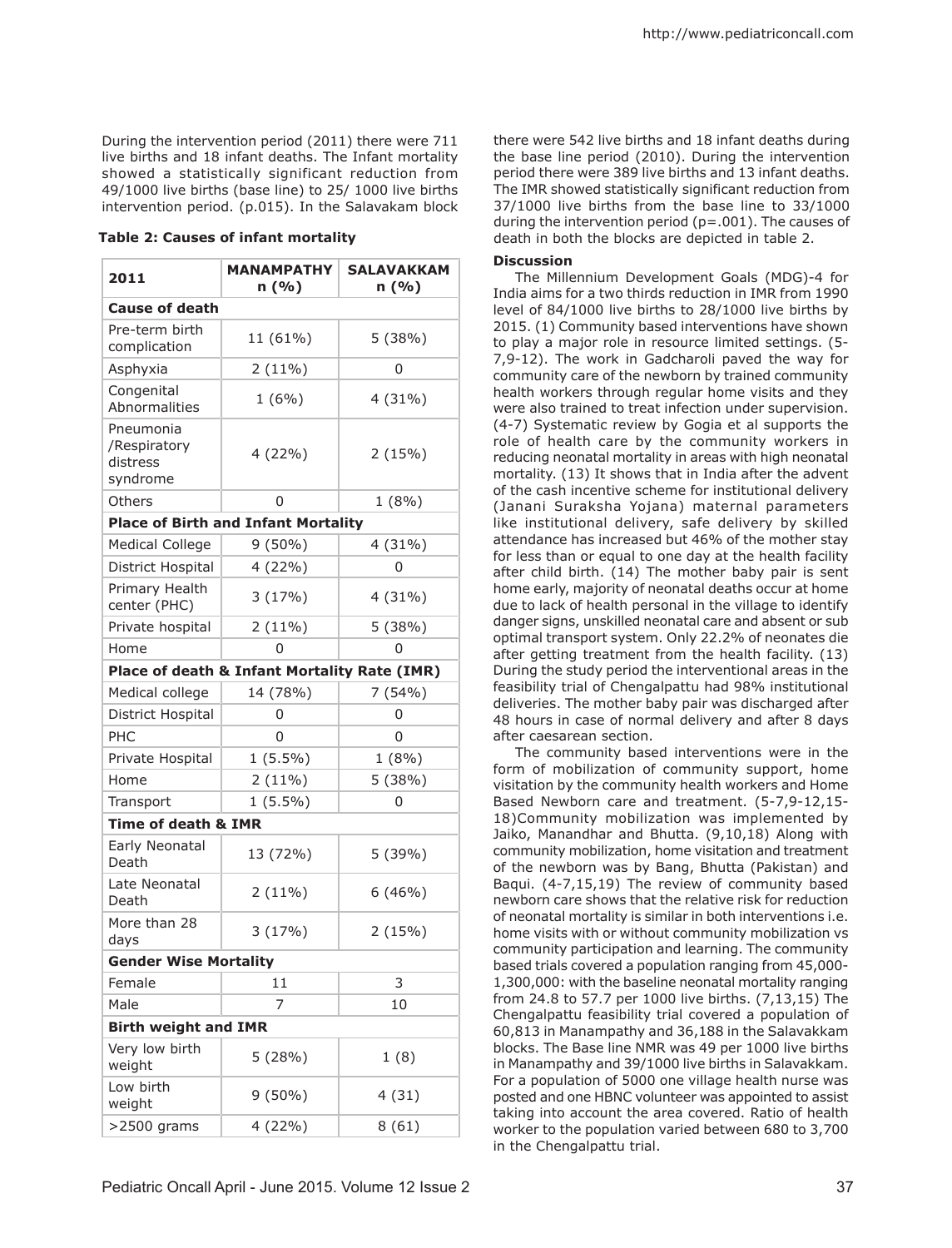Number of home visits by the health workers influence the difference in neonatal mortality reduction. The number of postnatal visits varied between 1-5 in all trials, the Bang trial with the most number (9-14) of home visits had a great reduction NMR and the trail by Baqui et al with the least number of visits show less effect on NMR (4-7,9-12,15-17,19) The trial at Chengalpattu had community mobilization meetings once in a month and home visitation as per IMNCI guidelines.

The Gadcharoli trial by Bang treated neonates with clinical signs of sepsis with syrup co-trimoxazole twice a day for seven days and injection gentamycin ( 5mg twice daily for preterm babies with birth weight <2500gms; 7.5 mg twice daily for 7 days for full term babies or those with weight  $> 2500$ gms). (7). Baqui et al used daily dose of injection procaine penicillin and gentamycin once a day for ten days. (19) The Gadcharoli trial documented reduction in cause specific neonatal mortality (CSNMR), due to sepsis was very striking 24.7 points or 90% explaining 67% of the total reductions in NMR. The management of sick newborns prevented 25 deaths per 1000 live births in preterm neonates, 15 in sepsis and 12.5 in asphyxia and 7.2 in IUGR. (4-7) The HBNC package at Chengalpattu did not use any medication for neonates, the HBNC volunteers were advised to consult the Sick Newborn Care Unit (SNCU) over phone when a danger sign was identified and refer through 108 ambulance. During the intervention period 98% of the referred neonates to health facility survived. The high survival rate of the neonates is mainly due to the good transport system and the upgradation of the sick newborn care facilities at the government health system.

#### **Limitations of the study**

The duration of the pilot project was one year. The project could not be continued due to lack of funds. Accredited Social Health Activist (ASHA) recruitment has not taken place in the Kanchipuram district, hence HBNC volunteers could not get intergrated into the government health system. Private care providers were not involved in the study. They did not use the neonatal ambulance which was detrimental to the health of newborns in the Salavakkam block. The minimum qualification of HNBC volunteer was 10th standard, hence the nomodic tribes were excluded during the recruitment process. The tribe refused to accept any form of treatment from the health system.

#### **Conclusion**

Home Based Newborn Care (HBNC) is feasible in places with high institutional deliveries, where the mother baby dyad can be followed up after discharge. HBNC can be integrated into the existing health care system where the volunteers can play a pivotal role in linking the community to the Sick Neonatal Care units (SNCU) at the referral units. Follow up of the discharged neonates from the SNCU can also be achieved by the HBNC volunteers. Coordination between the community

and facility based workers and the transport team can enable sharing of the work load and optimal service utilization.

## **Funding:** None **Conflict of Interest:** None

### **References :**

- 1. United Nations inter-agency group for Child Mortality Estimation. Levels and Trends in Child Mortality Report. Available at URL: http://www.unicef.org/media/files/ Levels\_and\_Trends\_in\_Child\_Mortality\_2014.pdf. Accessed on 12 June 2014.
- 2. Dutta AK. Home Based Newborn Care: How effective and feasible? Indian Pediatr 2009;16:835-840.
- 3. Levin J, Cousens S, Bhutta Z, Darmstadt G, Maritines J, Paul V, et al. Why are 4 million babies dying each year? Lancet 2004; 364:399-401.
- 4. Bang AT, Bang RA, Baitule SB, Reddy HM, Deshmukh MD. Effect of home based neonatal care and management of sepsis on neonatal mortality: field trial in rural India. Lancet 1999; 354:1955–61.
- 5. Bang AT, Reddy HM, Deshmukh MD, Baitule SB, Bang RA. Neonatal and infant mortality in the ten years (1993 to 2003) of the Gadcharoli field trial: effect of home-based neonatal care. J Perinatol. 2005; 25:S92–S107.
- 6. Bang AT, Bang RA, Reddy HM, Deshmukh MD. Methods and the baseline situation of the field trial of home-based neonatal care in Gadcharoli, India. J Perinatol 2005; 25: S11–7
- 7. Bang AT, Bang RA, Reddy HM. Home Based Neonatal Care Summary and applications of the field trial in rural Gadchroli (1993-2003). J Perinatol 2005;25:S108-22.
- 8. World Health Organization (WHO) International Classification of Diseases (ICD) 014. Available at URL: www.who.int/whosis/icd10. Accessed on 11th May 2015.
- 9. Manandhar D, Osrin D, Shrestha B, Mesko N, Morrison J, Tunbhahanghpe K. Effect of participatory intervention with women groups on birth outcomes in Nepal: Cluster randomized controlled trial. Lancet 2004; 363:970-979.
- 10. Jokio AH, Winter HR, Chan KK. An intervention involving traditional birth attendants and perinatal and maternal mortality in Pakistan. N Engl J Med. 2005;352: 2091- 2099.
- 11. Bartlett AV, Paz de Bocaletti ME, Bocaletti MA. Neonatal and early neonatal morbidity and mortality in a rural Guatemalan community: the importance of infectious diseases and their management. Pediatr Infect Dis J. 1991;10: 752-759
- 12. Mavalankar DV, Raman P. ANKUR project. A case study of replication of home based newborn care. Ahmedabad: Centre for Management Health Services, Indian Institute of Management. Available at http://nipccd.nic.in/mch/fgr/ nbc/erl25.pdf. Accessed on 11th May 2015.
- 13. Gogia S, Ramji S, Gupta P, Gera T, Shah D, Mathew JL, et al. Community based newborn care: a systematic review and metaanalysis of evidence: UNICEF-PHFI series on newborn and child health, India. Indian Pediatr. 2011; 48: 537-546